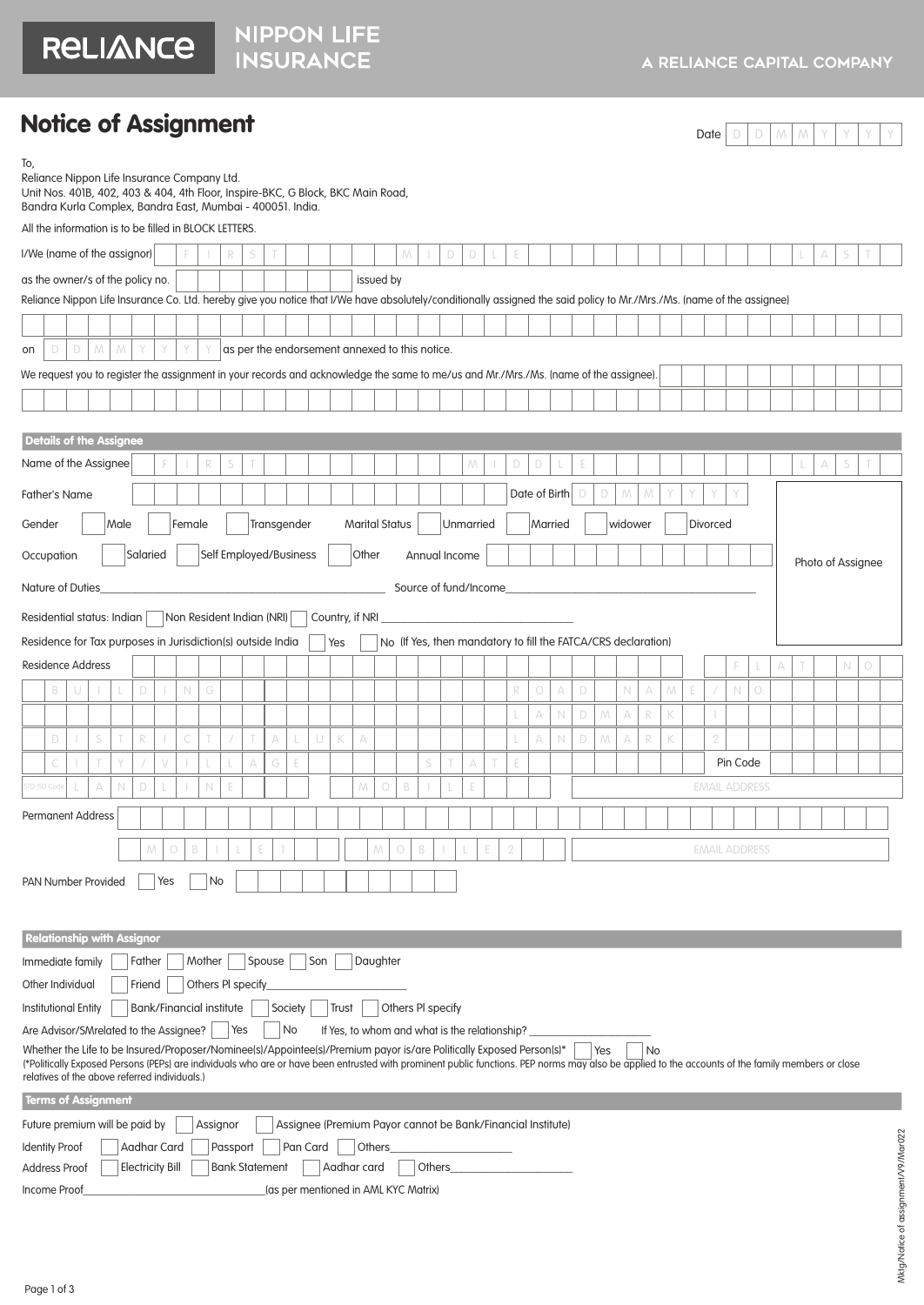#### Notice Of Nomination

Dear Sir / Madam,

#### Please make the following changes

**RELIANCE** 

Appointment of Fresh Nominee(s)/Change of Existing Nominee(s) as given below

**NIPPON LIFE** 

**INSURANCE** 

| Name Of Nominee                                                | Date Of Birth   Mobile No & E-Mail ID | <b>Communication Address</b> | Relationship With Assignee   Share% |     |
|----------------------------------------------------------------|---------------------------------------|------------------------------|-------------------------------------|-----|
|                                                                |                                       |                              |                                     |     |
|                                                                |                                       |                              |                                     |     |
|                                                                |                                       |                              |                                     |     |
| *In case the nominee is a minor, please fill appointee details |                                       |                              | Share% should total to              | 100 |

#### Appointees Details : Mandatory if Nominee is a Minor

The nominee(s) being a minor, I hereby appoint as the appointee(S) to receive the moneys secured by the policy during the minority of the nominee(s)

| Name Of Appointee(s)   Date Of Birth   Mobile No & E-Mail ID |  | <b>Communication Address</b> | Relationship With Nominee | Name of<br>Nominee |
|--------------------------------------------------------------|--|------------------------------|---------------------------|--------------------|
|                                                              |  |                              |                           |                    |
|                                                              |  |                              |                           |                    |
|                                                              |  |                              |                           |                    |
|                                                              |  |                              |                           |                    |
|                                                              |  |                              |                           |                    |

Name & Signature of Nominee Name and Signature of Appointee

Bank Account Details

#### Bank account details of Assignee (If Individual)

| <b>DUITK ACCOUNT DETAILS</b>           |  |  |  |  |  |  |  |  |  |  |  |  |        |                  |  |  |  |  |  |  |
|----------------------------------------|--|--|--|--|--|--|--|--|--|--|--|--|--------|------------------|--|--|--|--|--|--|
| Policy Holder Name as per Bank Records |  |  |  |  |  |  |  |  |  |  |  |  |        |                  |  |  |  |  |  |  |
| <b>Bank Name</b>                       |  |  |  |  |  |  |  |  |  |  |  |  | Branch |                  |  |  |  |  |  |  |
| Bank Account No                        |  |  |  |  |  |  |  |  |  |  |  |  |        | <b>IFSC Code</b> |  |  |  |  |  |  |

\*Payment will be credited to the given bank account except in the case where the banks are not participating in Electronic Clearing

| Signature of the Assignor |  |  |  |  |  |  |  |  |  | Signature of the Assignee |  |   |  |  |
|---------------------------|--|--|--|--|--|--|--|--|--|---------------------------|--|---|--|--|
| Name                      |  |  |  |  |  |  |  |  |  | Name                      |  |   |  |  |
| Date                      |  |  |  |  |  |  |  |  |  | Date                      |  | M |  |  |
| Place                     |  |  |  |  |  |  |  |  |  | Place                     |  |   |  |  |

| Signature of the Assignee |  |   |   |  |  |  |  |  |  |
|---------------------------|--|---|---|--|--|--|--|--|--|
| Name                      |  |   |   |  |  |  |  |  |  |
| Date                      |  | M | M |  |  |  |  |  |  |
| Place                     |  |   |   |  |  |  |  |  |  |

Instructions

- 1. All fields are Mandatory
- 2. All the information is to be filled in BLOCK LETTERS.
- 3. The term Assignor stands for the current policyholder, who intends to assign the policy, whereas the term Assignee stands for the person in whose favour the policy is to be assigned
- 4. The Assignment of a policy shall automatically cancel any nomination made in the policy, except for assignment in favour of Reliance Nippon Life Insurance Company Limited (wherever applicable) in which case the rights of the nominee would get affected to the extent of the Companys interest in the policy (Section 39(4)) of Insurance Act 1938)
- 5. The company expresses no opinion as to the legality or validity of the assignment
- 6. In case of Reassignment to the Life Assured, please ensure that a fresh nomination is made, since the original nomination stood cancelled at the time of assignment
- 7. This Assignment shall not be effectual against the company unless this Notice of Assignment and Endorsement are duly filled and completed in all respects and delivered along with original policy document to nearest branch of Reliance Nippon Life Insurance Company Limited
- 8. In case the Assignment is in favour of a Financial Institution/Bank, please affix stamp of the Financial Institution/Bank and countersigned by the Authorised Signatory
- 9. In case the Assignment is in favour of a relative (i.e. the father, mother, spouse or child of the assignor), documentary proof (preferably ration card) mentioning the relation therein should be produced along with this form
- 10. In case the Assignee is other than a Bank/Financial Institution/Relative, please furnish Identification Proof, Residential Proof and Income Proof of the proposed Assignee
- 11. The witness should be above 18 years of age and competent to contract
- 12. Self-attestation mandatory on KYC & Income Proof for assignor/Assignee
- 13. Post Registrations of Assignment, Assignee has to fill Nomination and bank account details separately
- 14. If Assignee wants to pay premium through our own business/firm's bank account, in that case we need to fill Third Party Declaration Form from customer for our record purpose.
- 15. Source of declaration required -if premium paid through cash or DD

**Reliance Nippon Life Insurance Company Limited.** IRDAI Registration No: 121. Registered & Corporate Office: Unit Nos. 401B, 402, 403 & 404, 4th Floor, Inspire-BKC, G Block, BKC Main Road, Bandra Kurla Complex, Bandra East, Mumbai - 400051. India. T +91 22 6896 5000. For more information or any grievance, 1. Call us between 9am to 6pm, Monday 14. It Assignee wants to pay premium inrough our own business/iirm's bank account, in find case we need to fill Inira Parry Declaration Form from customer for our<br>
15. Source of declaration required -if premium paid throu Chat with us on our WhatsApp number (+91) 7208852700. Trade logo displayed above belongs to Anil Dhirubhai Ambani Ventures Private Limited & Nippon Life Insurance Company and used by Reliance Nippon Life Insurance Company Limited under license. Mktg/Notice of assignment/V9/Mar022

Beware of spurious phone calls and fictitious/fraudulent offers. IRDAI clarifies to public that: 1. IRDAI or its officials do not involve in activities like sale of any kind of insurance or financial products nor invest premiums. 2. IRDAI does not announce any bonus. Public receiving such phone calls are requested to lodge a police complaint along with details of phone call, number. Page 2of 3